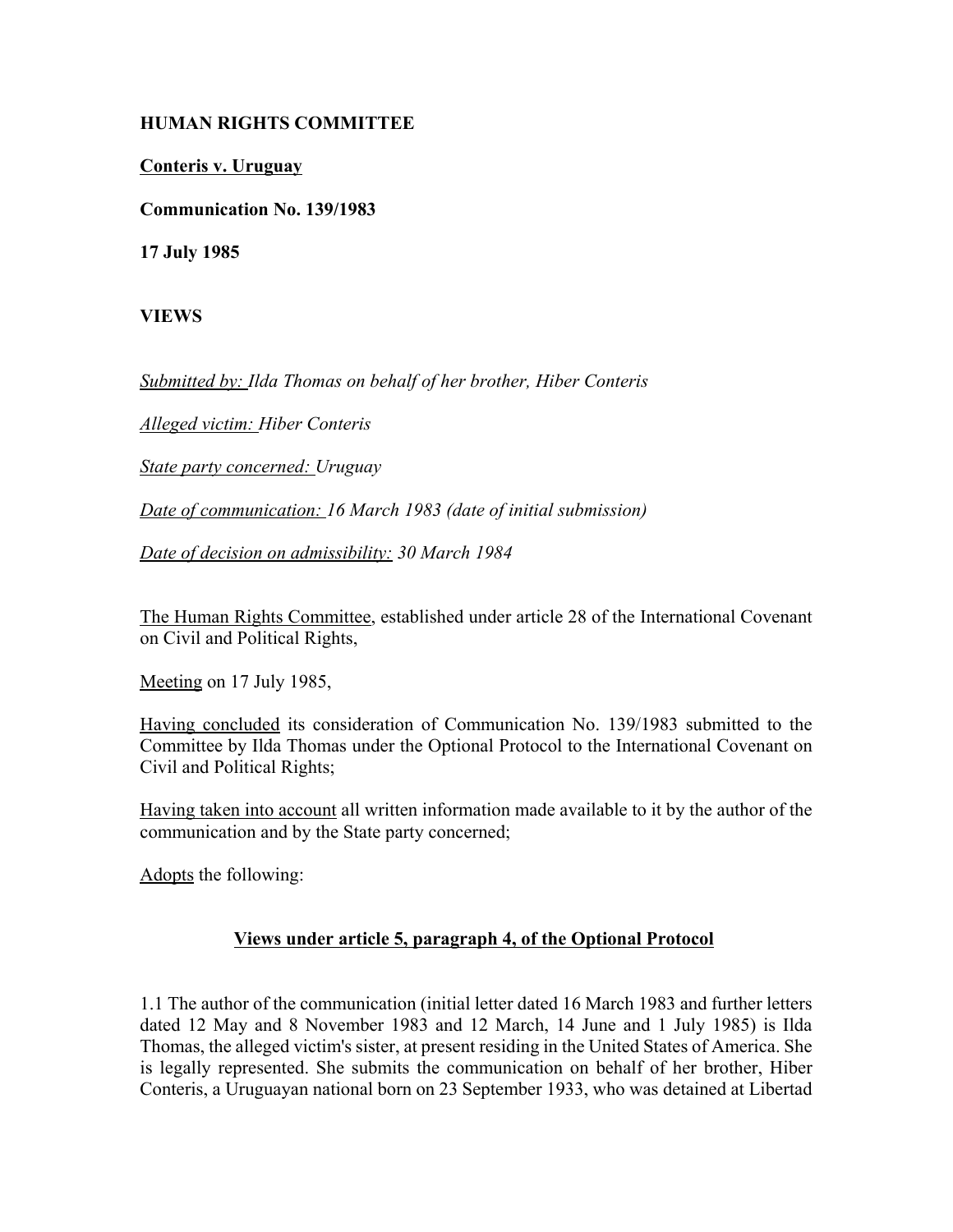Prison in Uruguay until 10 March 1985.

1.2 The author stated that Hiber Conteris worked as pastor for the Methodist Church from 1955 to 1965 and that for many years he was a staff writer for Marcha, a weekly magazine banned in 1974. He was a professor of the History of Ideas at the National University of Uruguay's School of Law and Social Sciences from 1968 to 1972. In the late 1960s Mr. Conteris was a member of the Movement for National Liberation (Tupamaros), but the author claims that he completely disassociated himself from them in 1970 as political and economic tensions rose and the Tupamaros turned to progressively more violent means.

1.3 On 2 December 1976, Mr. Conteris was arrested by the security police, allegedly without a warrant, at Carrasco Airport, Montevideo, upon returning from a Christian Peace Conference held in Brno, Czechoslovakia. He was taken to the intelligence service headquarters in the city. Two weeks later when his family went to these offices to bring him food, they were given his belongings and told that he had been transferred to "an army establishment". This was the last they heard of him for three months. On 4 March 1977, his daughter was allowed to see him for 15 minutes under strict supervision. He was in a deplorable physical condition and had lost 20 kilos in weight. His arms were scarred. The family later learned that he had been moved between several military establishments, including the most notorious centre known as "El Infierno" - the 13th Armoured Infantry Battalion. He was also held at the Sixth Cavalry Headquarters and, during the initial two weeks at the intelligence service headquarters (DINARP) in Montevideo.

1.4 During this three-month period of detention, incommunicado, Mr. Conteris was allegedly tortured. He was hanged by the wrists for 10 days and was subjected to burnings and repeated "submarino" - immersing the head of the victim in water fouled by blood, urine and vomit almost to the point of drowning. Under these conditions of extreme ill-treatment Mr. Conteris was forced to sign a confession that he had been an active guerrilla, taking part in kidnapping and/or murder. Approximately four months after his arrest, Mr. Conteris was taken to Libertad Prison.

1.5 The author also alleged that, since his arrest in 1976, Mr. Conteris was never brought before a judge or granted a public hearing at which he could defend himself. No judgement against him has ever been made public. It is also alleged that Mr. Conteris had been detained for over two years before be was informed of the charges against him. The date of Mr. Conteris' first trial is unclear. He was convicted and sentenced in absentia by a military court of the first instance, for "subverting the Constitution", "criminal and political association", 'unlawful entry" and "kidnapping". Although a civilian, he was tried by a military court under the Law of National Security enacted in 1972 because he was charged with subversive activities. Mr. Conteris was assigned "legal counsel" (abogado de oficio), designated by the military as Dr. Alcimar Perera. a/ Mr. Conteris never saw Dr. Perera before the trial. It was only after the proceedings that Mr. Conteris had a brief meeting with him. Mr. Conteris never heard from him again. Mr. Conteris submitted his own statement to the military court of first instance but this statement was ignored and not included in the record. He was sentenced to 15 years' imprisonment and in addition to one to five years precautionary detention (medidas de seguridad eliminativas). Without the assistance of legal counsel, he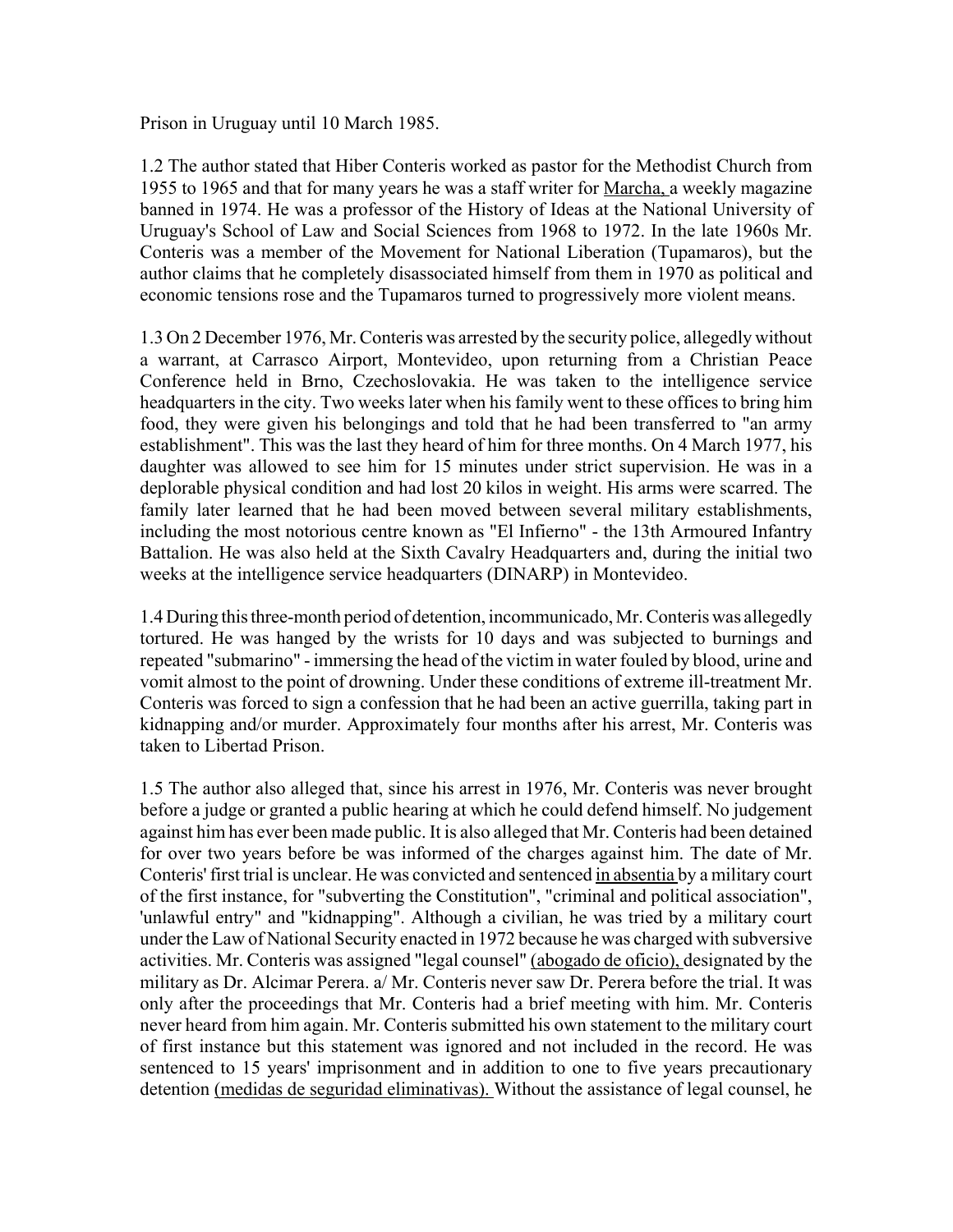appealed against the decision of the court of first instance to the Supreme Military Tribunal in August 1980. In a letter dated 24 May 1981, he described the appeal as follows:

"... I had hoped to be able to speak to the lawyer assigned to me, to know his defence in my case, to ask for clarification of the charges formulated by the judge of the first instance who took no notice of my statements, nor did these appear in the instructions for the hearing, and I hoped to have the opportunity to reply to the charges before the members of the Supreme Military Tribunal. None of this happened. My lawyer never came to see me, I did not appear in person before the members of the Tribunal, a junior functionary confined himself to reading the sentence and asking for my signature, and the whole hearing took no more than three or four minutes. So there I am, after the higher appeal in my case with a sentence of 15 years imprisonment and one to five years' precautionary detention without having been able to articulate my defence with the assistance of a lawyer who took my case seriously,'or having personally appeared before any judge in any of the three instances.' b/

1.6 The author stated that since Mr. Conteris' transfer to Libertad Prison, he did not report the kind of severe torture he experienced in the Sixth Cavalry Headquarters and the 13th Armoured Infantry Battalion. He did, however, experience other forms of physical and psychological abuse. Mr. Conteris was repeatedly subjected to solitary confinement and was held in the coldest part of the prison, the first floor. He was plagued with severe rheumatism in his spine, which often prevented him from leaving his cell for a few minutes' exercise when allowed. periodically, he was transferred from one floor to another, a method used to increase the prisoner's feelings of distrust and insecurity.

1.7 It was alleged that at the time of submission no effective legal remedy existed for Hiber Conteris or his family under Uruguayan law since the writ of habeas corpus and the basic guarantees against arbitrary arrest and for fundamental fairness and due process set forth in the 1967 Constitution had been totally denied in virtually every case of a person held under the Prompt Security Measures or the Law of National Security. In the case of Hiber Conteris the Supreme Military Tribunal was the court of last instance.

1.8 A case concerning Mr. Conteris, which had been submitted to the Inter-American Commission on Human Rights (IACHR) by an unrelated third party, was withdrawn at the request of the Conteris family dated 12 May 1983.

1.9 The author claims that the above facts reveal breaches by Uruguay of a number of articles of the International Covenant on Civil and Political Rights, including articles 7, 9, 10 and 14. It is also alleged that articles 4, 12, 15, 18 and 19 have been violated.

2. By its decision of 6 April 1983, the Working Group of the Human Rights Committee transmitted the communication under rule. 91 of the provisional rules of procedure to the State party concerned, requesting information and observations relevant to the question of admissibility of the communication. The Working Group also requested the State party to transmit to the Committee copies of any court orders or decisions relevant to this case.

3. In a submission dated 27 September 1983 the State party informed the Committee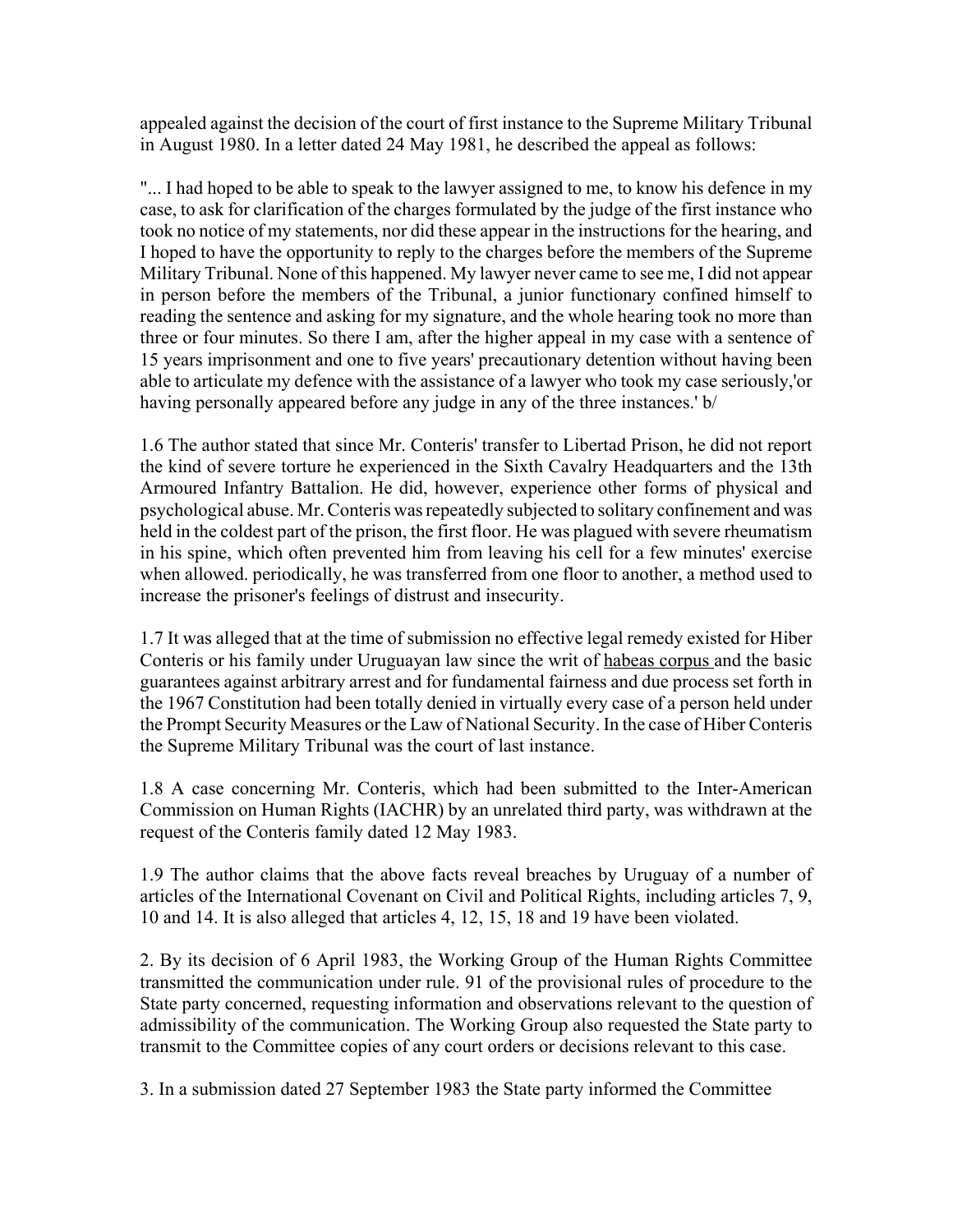'that Mr. Conteris was arrested on 2 December 1976 because of his connection with the kidnapping of the former Consul of Brazil, Mr. Aloisio M. de Diaz Gomide, as well as for having taken part in the meeting of the Tupamaros National Liberation Movement at which the decision was taken to assassinate Mr. Dan Mitrione, a United States citizen. He was tried and subsequently sentenced to 15 years' rigorous imprisonment and 5 to 8 years' precautionary detention measures for 'criminal conspiracy', 'conspiracy to undermine the Constitution followed by criminal preparations', 'usurpation of functions' and 'theft and coperpetration of kidnapping, with a combination of principal and secondary offences'. Mr. Conteris was not persecuted for his political opinions, but, rather, tried for committing acts which constitute offences under existing legislation. The procedure followed for his trial took place in accordance with the existing legal rules and at no time was he subjected to any kind of physical or psychological coercion"

4.1 On 8 November 1983, the author submitted comments on the State party's submission under rule 91 and forwarded a copy of the transcript of the indictment of the Fourth Military Court of Investigation, dated 1 March 1977, and of the judgement of the Supreme Military Tribunal, dated 5 August 1980, obtained by Mr. Conteris' lawyer.

4.2 She stated that the crimes her brother was accused of having committed occurred after he had disassociated himself from the Movement for National Liberation (Tupamaros). Even while he was a member, there is no indication that Mr. Conteris took any active role. The Uruguayan Government has never alleged that he was one of their leaders, and therefore would have been privy to high-level decision-making such as plans to kidnap. In fact, he was hardly a leader. He was a professor, a writer, a former minister. The extent of his involvement in the Tupamaros was to meet with fellow intellectuals, in small meetings, in a private apartment.

4.3 In the transcript of the indictment of the Fourth Military Court of Investigation, dated 1 March 1977, the Prosecutor stated that "there is prima facie evidence that the accused ... is guilty of the offences which are provided for in articles 150 (criminal conspiracy), 132 in conjunction with 137 (conspiracy to undermine the Constitution followed by criminal preparations), 346 (kidnapping) and 294 (unlawful entry into the home) of the Ordinary Penal Code". The Court agreed with this opinion and ordered that the prisoner "be indicted and held incommunicado" and that he be summoned to appear "at the hearing on 2 March ... at which he shall be informed of the name of his defence counsel to be appointed from among those on the roster". On 2 March 1977, the Court appointed as defence counsel Dr. Daniel Artecona.

4.4 Hiber Conteris was also indicted for offences under articles 166 (ursurpation of functions) and 340 (theft) of the Ordinary Penal Code. By the judgement of first instance rendered by the Fourth Military Court presided over by Judge Colonel Luis G. Blanco Vila, Mr. Conteris was sentenced to a term of 15 years' rigorous imprisonment and 5 to 8 years' precautionary detention.

4.5 The judgement by the Supreme Military Tribunal, dated 5 August 1980, reviewed the particular characteristics of Mr. Conteris' involvement in the Tupamaros movement. It found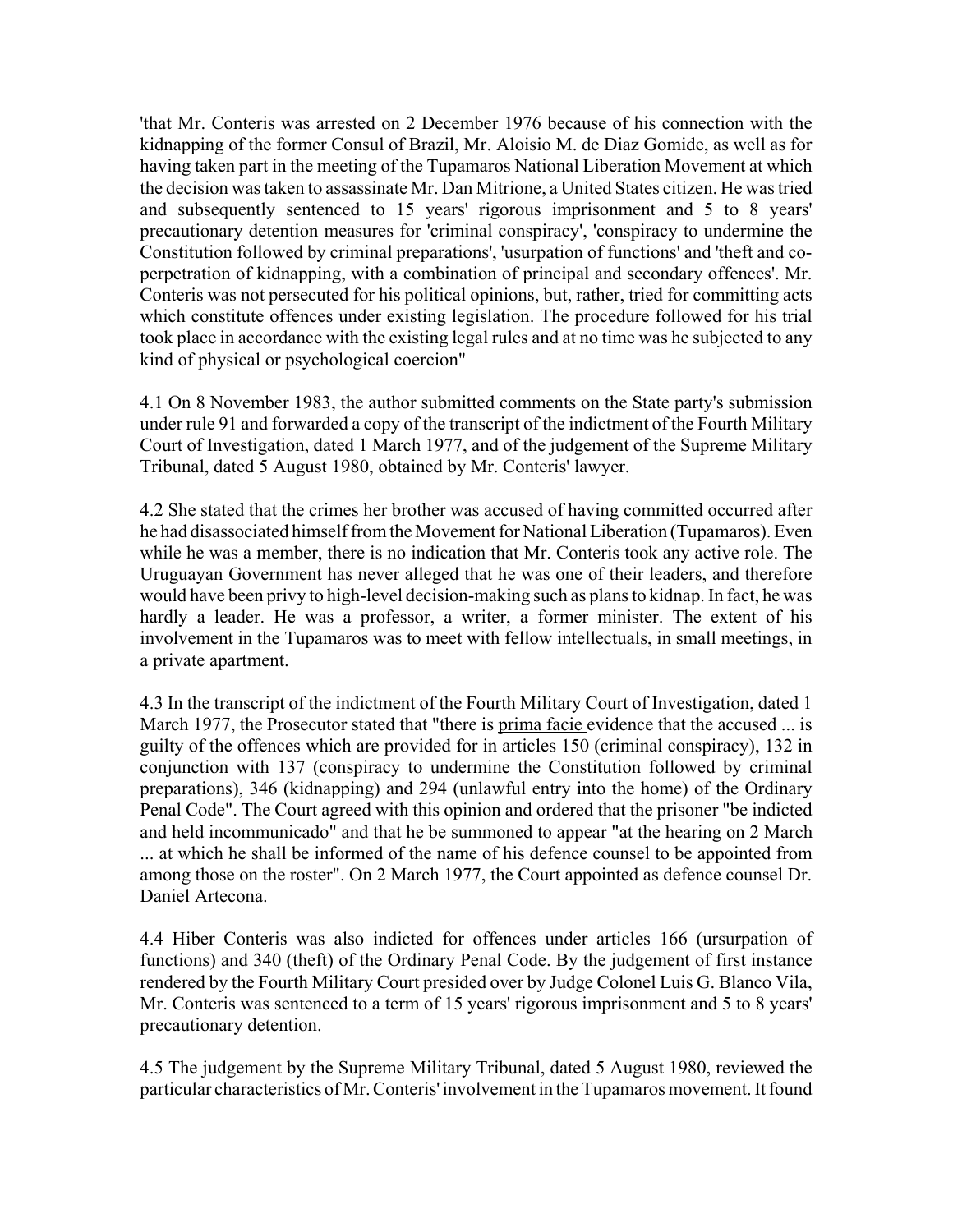that he did not completely break with the movement until September of 1970; that up to that date he had participated in numerous conspiratorial meetings, many of which took place in his apartment in Montevideo, and that he also gave the key to the apartment to conspirators who met there in his absence. The Supreme Military Tribunal upheld the sentence of the court of first instance, found Mr. Conteris guilty of a further offence provided for in article 133 of the Ordinary Penal Code (acts exposing the Republic to the risk of war or reprisals) and sentenced him to an additional term of one to five years' precautionary detention.

5.1 When considering the admissibility of the communication, the Committee found that it was not precluded by article 5, paragraph 2 (a), of the Optional Protocol from considering the communication, because the case before IACHR was submitted by an unrelated third party and in any event was withdrawn at the request of the Conteris family. The Committee was also unable to conclude that in the circumstances of the case there were effective remedies available to the alleged victim which he had failed to exhaust. It noted in this connection that Mr. Conteris appealed to the Supreme Military Tribunal which confirmed his conviction. Accordingly, the Committee found that the communication was not inadmissible under article 5, paragraph 2 (b) of the Optional Protocol.

5.2 The Committee observed that there were a number of factual issues in dispute in the case, which had to be assessed during consideration of the case on the merits. For instance, it had to be determined whether the allegation of ill-treatment and torture and whether the allegations of denial of judicial guarantees were well rounded. The Committee stated that it would rely on both parties to clarify any factual issues in dispute.

5.3 On 30 March 1984, the Human Rights Committee therefore decided:

1. That the communication was admissible;

2. That, in accordance with article 4, paragraph 2, of the Optional Protocol, the State party should be requested to submit to the Committee, within six months of the date of transmittal to it of the decision, written explanations or statements clarifying the matter and the remedy, if any, that may have been taken by it;

3. That the State party be informed that the written explanations or statements submitted by it under article 4, paragraph 2, of the Optional Protocol must relate primarily to the substance of the matter under consideration. The Committee stressed that, in order to perform its responsibilities, it required specific responses to the allegations which had been made by the author of the Communication, and the State party's explanations of the actions taken by it;

4. That the State party be again requested to furnish the Committee with decisions taken against Mr. Hiber Conteris which are not already in the possession of the Committee, in particular the judgement of the Fourth Military Court.

6.1 The decision on admissibility containing the Committee's request for specific information was transmitted to the State party and to the author on 8 May 1984. The timelimit for the State party's response expired on 8 November 1984.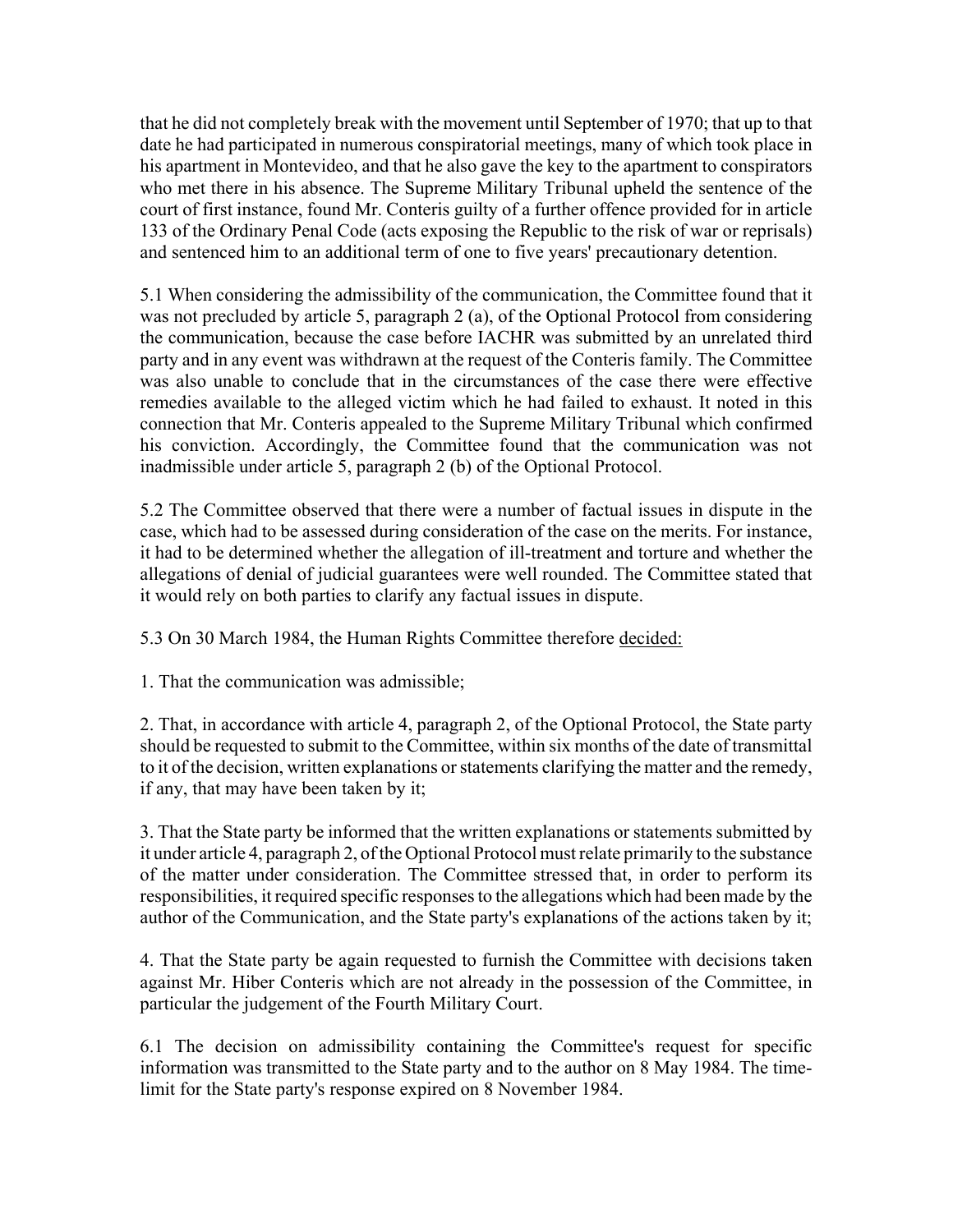6.2 By a note of 25 March 1985, the new Government of Uruguay informed the Committee that Mr. Hiber Conteris had been released from prison on 10 March 1985, but shed no further light on the factual issues in dispute.

7.1 The Committee observes in this connection that the author of the communication has submitted detailed allegations of ill-treatment and that the State party has adduced no evidence that these allegations have been duly investigated. A general refutation of these allegations merely stating that "at no time was he subjected to any kind of physical or psychological coercion" (see para. 3 above) is not sufficient. The Committee also observes that the author has made detailed allegations that Hiber Conteris was denied judicial guarantees set out in a number of provisions of article 14 of the Covenant. In its submission of 27 September 1983, the State party merely informed the Committee that "the procedure followed for his trial took place in accordance with the existing legal rules" (see para. 3 above). Again, a refutation in such general terms is not sufficient.

7.2 The Committee recalls that it has already established in other cases (e.g. Nos. 30/1978 CR.7/30 c/ and 85/1981 d/ ) that the burden of proof cannot rest alone on the author of the communication, especially considering that the author and the State party do not always have equal access to the evidence and that frequently the State party alone has access to relevant information. It is implicit in article 4, paragraph 2, of the Optional Protocol that the State party has the duty to investigate in good faith all allegations of violations of the Covenant made against it and its authorities and to furnish to the Committee the information available to it. In cases where the author has submitted to the Committee allegations supported by witness testimony, as in this case, and where further clarification of the case depends on information exclusively in the hands of the State party, the Committee may consider such allegations as substantiated in the absence of satisfactory evidence and explanations to the contrary submitted by the State party.

7.3 The author's allegations of breaches of the provisions of article 9 of the Covenant have not been commented on by the State party and are, therefore, treated as uncontested.

7.4 The author's allegations of breaches of the provisions of articles 12, 15, 18 and 19 of the Covenant are not adequately substantiated. The Committee, therefore, makes no finding in respect to these articles.

7.5 With regard to the author's allegations of a breach of article 4, the Committee notes that the State party has not purported to rely on any derogation from provisions of the Covenant pursuant to article 4. The Committee, therefore, regards it as inappropriate to make a finding in respect to this article.

8. In a notarized personal affidavit dated 14 June 1985, Mr. Hiber Conteris described in detail aspects of his interrogation, trial and detention, thus confirming the information submitted by the author on his behalf. In a telegram dated 1 July 1985, his wish that the Committee continue its consideration of the case was confirmed.

9.1 The Human Rights Committee, having examined the present communication in the light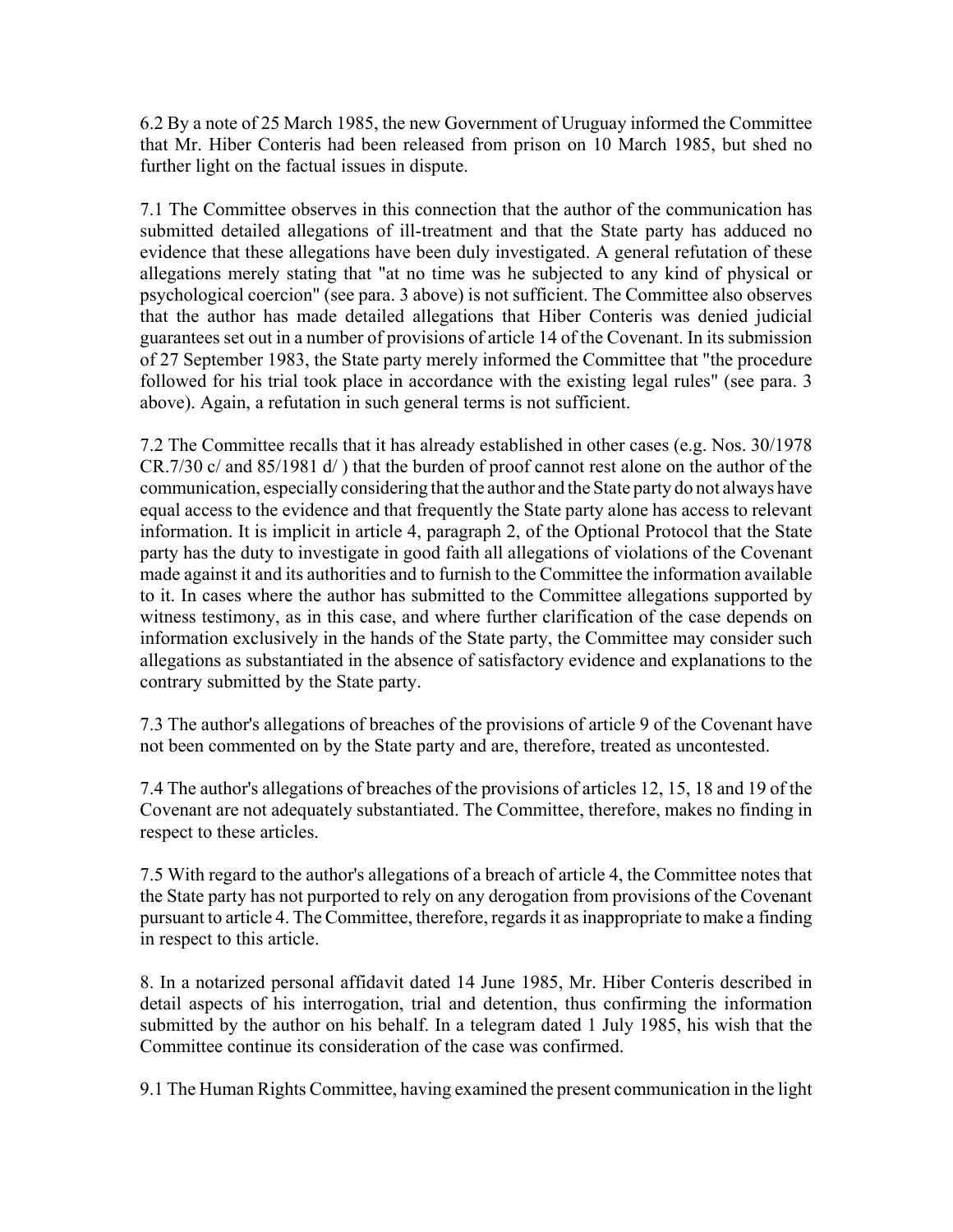of all the information made available to it by the parties as provided in article 5, paragraph 1, of the Optional Protocol, hereby decides to base its views on the following facts, which have either been essentially confirmed by the State party or are uncontested except for denials of a general character offering no particular information or explanations.

9.2 Hiber Conteris was arrested without a warrant by the Security Police on 2 December 1976, at the Carrasco airport, Montevideo, and taken to the intelligence service headquarters in the city. He was later transferred to different military establishments, including the establishment known as "El Infierno" and the Sixth Cavalry Headquarters. From 2 December 1976 to 4 March 1977, he was held incommunicado, and his relatives were not informed of his place of detention. During this period Mr. Conteris was subjected to extreme ill-treatment and forced to sign a confession. On 4 March 1977, when his daughter was allowed to see him for the first time after his arrest, she witnessed that his physical condition was very poor and that he had lost 20 kilos of weight. Since that time he was kept at Libertad Prison under harsh and, at times, degrading conditions, including repeated solitary confinements. The remedy of habeas corpus was not available to Hiber Conteris. He was never brought before a judge and was kept uninformed of the charges against him for over two years. He was not granted a public hearing at which he could defend himself and he had no opportunity to consult with his court appointed lawyer in preparation for his defence. He was tried and sentenced by a military court of first instance to 15 years' imprisonment and, it appears, to one to five years of precautionary detention. His own statements to the military court of first instance were ignored and not entered into the court records. Without the assistance of legal counsel, he appealed to the Supreme Military Tribunal in August 1980, which upheld the conviction and sentenced him to 15 years' imprisonment and 5 to 8 years' of precautionary detention for "criminal conspiracy", "conspiracy to undermine the Constitution followed by criminal preparations", "usurpation of functions" and "theft and co-perpetration of kidnapping, with a combination of principal and secondary offences". After the change of Government in Uruguay Mr. Conteris was released on 10 March 1985 pursuant to the Law of Amnesty of 8 March 1985.

10. The Human Rights Committee, acting under article 5, paragraph 4, of the Optional Protocol to the International Covenant on Civil and Political Rights, is of the view that the facts as found by the Committee disclose violations of the Covenant, in particular:

- of article 7, because of the severe ill-treatment which Hiber Conteris suffered during the first three months of detention and the harsh and, at times, degrading conditions of his detention since then;

- of article 9, paragraph 1, because the manner in which he was arrested and detained, without a warrant, constitutes an arbitrary arrest and detention, irrespective of the charges which were subsequently laid against him;

- of article 9, paragraph 2, because he was not informed of the charges against him for over two years;

- of article 9, paragraph 3, because he was not brought promptly before a judge and because